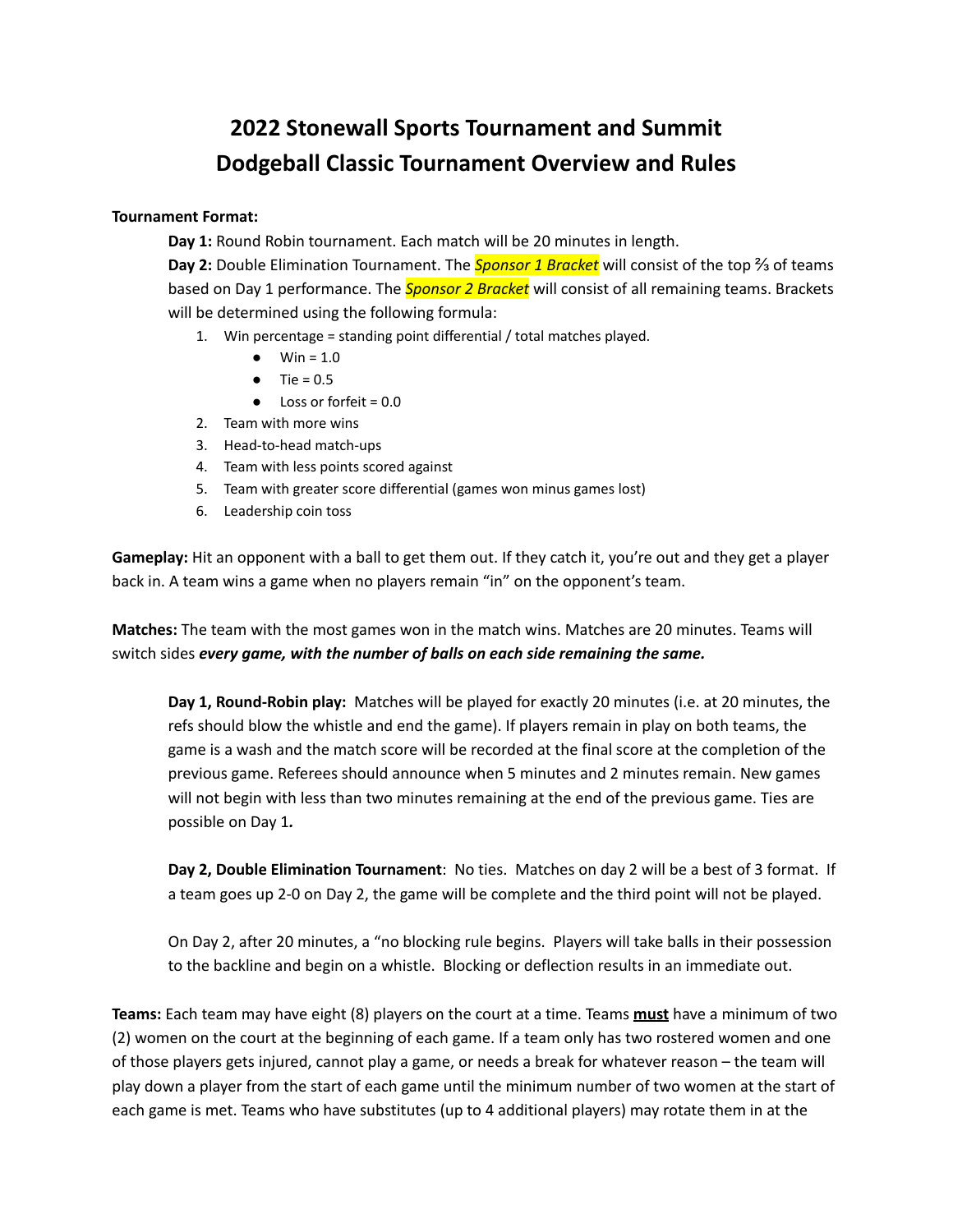beginning of the next game. Substitutes must play the next game after sitting out. Substitutes may not enter a game midway through. The penalty for violating any of these rules will be the forfeiture of the individual game during which the violation occurred.

**Captain responsibilities:** At the start of the match, captains will rock-paper-scissors for ball control/side. The winner of rock-paper-scissors may choose to either start with ball control or to start on a specific side of the court. After the decision is made, the other captain may choose the remaining category. For the Day 2 matches (Double Elimination Tournament), the higher-seeded team will automatically receive the choice of ball control or side preference. During the match, captains should liaise between their team and the referees, encouraging good sportsmanship and rule-following. Only captains may discuss calls with the referees or call timeouts. At the end of each match, captains should ensure scores are recorded accurately.

**Starting the game:** Eight (8) players will line up touching the back wall/net/curtain with any part of their body (court dependent) on both sides. When the referee blows the whistle, designated players may run to get the balls on the right (the ones on the left are for the opposing team). False starts, or when a player leaves the back wall prior to the initial whistle, will result in losing a ball to the other side *for one game*. Players may step over the centerline on the initial rush, but doing so any time after that means the player is out. All balls must clear the attack line before they can be brought into play. A ball can be cleared one of two ways: (1) The retrieving player crosses the line with both feet or (2) the retrieving player may toss the ball to a player behind the attack line.

**Live ball/dead ball:** A ball is live when it is thrown from behind the center line. Live balls can hit players or be caught, resulting in outs. Kicking a ball does not qualify as a throw, and a kicked ball is not live. A single live ball can get multiple players out until the ball is rendered dead. A ball becomes dead when it does any of the following:

- touches the floor, wall, ceiling, net, or any other part of the building
- touches another ball in the air
- touches a player who is already out or a non-player
- is caught
- comes back across the centerline

*Note:* A live player isn't out the moment they are hit, rather they are out when the ball that hit them becomes dead.

In the event of a trap (when a ball hits a player and a gym surface, such as the floor, at the same time), both players are safe, the ball is dead, and there is no valid catch.

**The Center Line:** Players may cross the center line only during the initial rush. Once a ball is cleared across the attack line during the initial rush, the center line will become the throw line for the

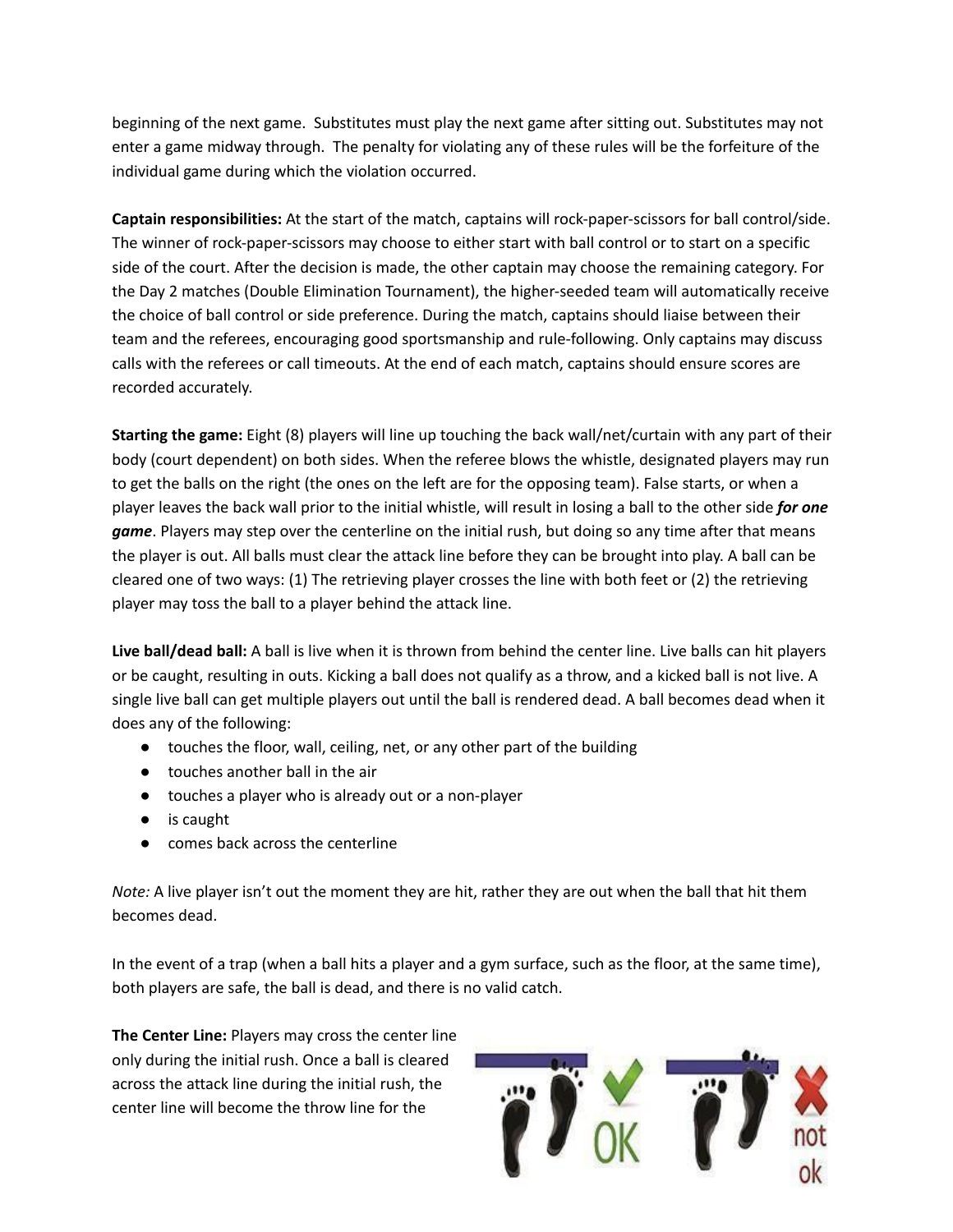remainder of the game. While players may reach across the centerline in order to retrieve a ball, they may not make contact with the floor of their opponent's court. Touching the floor of the opponent's court will result in a player being eliminated from play.

**Boundaries & exiting the court:** A player is out if the body or article of clothing touches the floor beyond the centerline (unless it is during the initial rush). The same applies to the sidelines. Players *may* reach across the centerline to retrieve a ball. Players may step out of bounds *only* to get a ball that is out of bounds. They *must exit and re-enter at the back of the court.* Players cannot step in or out of the court just anywhere, only at the very back of the court. Imagine a doorway four (4) feet wide extending off of the back wall. Once both feet are out of bounds for a valid reason, the player is safe until he/she returns (by placing at least one foot back in bounds). The last player left may not exit the court, so their team should help get balls for them. Violating any of these sideline rules results in an out. Catches count only if the catching player has two (2) feet in bounds when caught.

*Note:* If the player makes the catch (control/possession obtained) with two feet in-bounds, but falls out of bounds due to momentum, they are not out due to stepping out of bounds and their catch still counts.

Similar to when shagging, **players who are out** must exit and re-enter at the back of the court. Players must raise their hand as exiting the court to designate being out. Players who repeatedly interfere with gameplay while exiting will receive a yellow card.

**Deflections:** A deflection occurs when a ball bounces off of a player or a ball that a player is holding. Deflecting a ball into yourself means that you are out (including deflecting into your own head). Deflecting a ball into someone else will result in an out. A thrown ball can get multiple players out. A ball that is deflected is still a live ball that can be caught until it touches any part of the building, the net, an out player or non-player, or another ball that is not being held by a player. On the other hand, a deflected ball can also get another player out, if the ball is deflected and hits another player and they don't catch it, they are out. A ball also becomes dead if it crosses back across the centerline, or is caught. Deflecting a ball that is then caught is treated as a regular catch such that anyone hit by the ball prior to the catch is safe, the thrower is out, and the catching team gets a player back in.

**Maintaining ball control during deflections:** If you deflect an incoming ball with a ball you're holding, you must maintain control of all of the ball(s) that you were holding immediately following the deflection or you are out. The same applies to catches if you are holding a ball(s) at the time of the catch.

*Note:* The above only applies to deflections. You may drop the ball that you are holding BEFORE catching the incoming ball in order to make a valid play.

**Referees:** All referee calls are final. *Do not argue with them*. If there is a dispute on a call, **only a team captain** may approach the Head Referee to discuss the call. The Head Referee can pause gameplay (but not the clock) to discuss a call. Referees will not acknowledge concerns/complaints from other members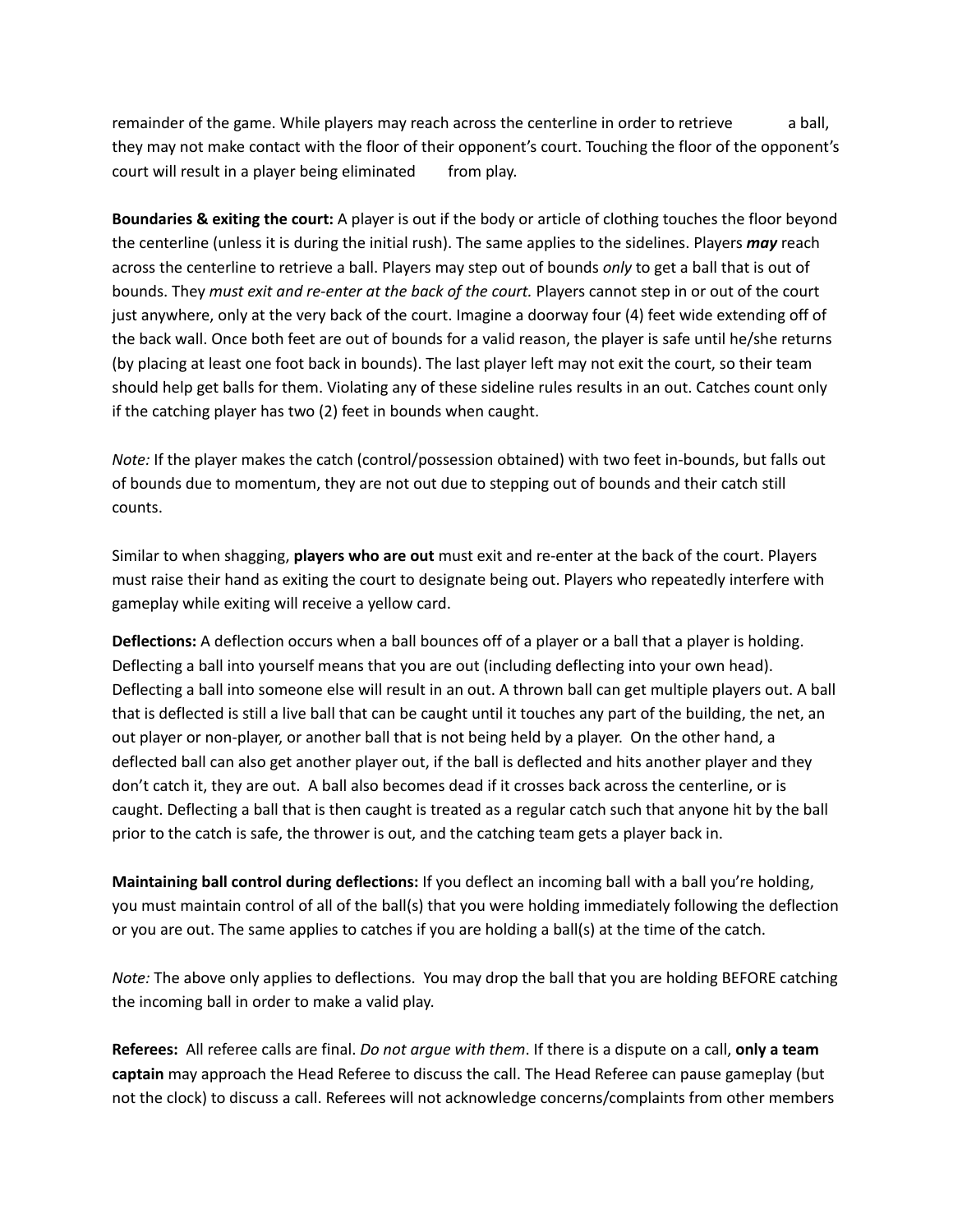of the team. For calls that require discussion, in general, referees should reach consensus on calls, with the head referee making the final call, if needed. The sport manager(s) will be available for additional escalation. Referees can call you out, **but they shouldn't have to**. Any player who knows that they should be out but does not go out will be given a penalty card for cheating.

Referees are advised to coordinate roles/areas of focus (for example, one watches one side only, another watches the other side only, and the remaining referees watch the entire match and are responsible for counting down ball control). Referees can stop play by blowing their whistle and walking onto the court, at which time all live balls are immediately declared dead until the referees resume play with their whistles.

**Teams will provide 3 referees for assigned games.** Teams may be penalized for not providing adequate referees.

**Penalty Cards:** *Yellow card*: issued for not abiding by the rules, not following referee instructions, arguing, yelling, and/or cheating. Players issued a yellow card are immediately out and must sit out the next game out too. They cannot be replaced (the team must play with fewer players). *Red card*: issued for two (2) yellow cards, grossly poor conduct, threats, discriminatory language, violence, and/or rude/insulting online communications. Additionally, crossing the centerline in an aggressive manner is grounds for a red card. Players are out for the entire match, cannot be replaced, and are subject to expulsion from the tournament.

**Ball Control / Countdown:** We play with 5 balls. Your team has ball control when you have 3+ balls. Your team has 15 seconds to give up ball control. After 5 seconds, referees declare "ball control" and your team has 10 seconds to give up ball control. Refs count silently for 5 seconds and begin counting out loud for the final 5 seconds, counting down from 5 to 0. Failure to give up ball control at 0 means your team must give all the balls to the opposing team; the ref will stop play and facilitate the transfer of balls. If additional balls come onto the side with ball control, they do not count for the timer: they're new balls so they aren't a part of the original timer. (Put another way, ball control applies to only the balls already present on the side with ball control. For example, if ball control is called with 3 balls on the side and an additional ball crosses, only 1 ball must cross the center line to the other side to give up ball control). Placing balls just over the centerline doesn't count as giving up control of them. All balls within the realm of the court count toward ball control (the *realm of the court* is defined as the area enclosed by the net and the gym walls adjacent to the court of play). Balls outside the realm of the court are not used for determining ball control. But if you bring a ball with you outside the realm of the court to shag another ball, the ball(s) that you left the court with will continue to count toward your team's ball control timer. A team with 3+ balls on their side still has ball control even if another ball is outside the realm of the court. Deliberately throwing balls so they return without giving the other team a chance to take control of them *or setting balls just over the centerline is stalling; referees will issue a warning for stalling; a second offense will result in balls being awarded to the other team.*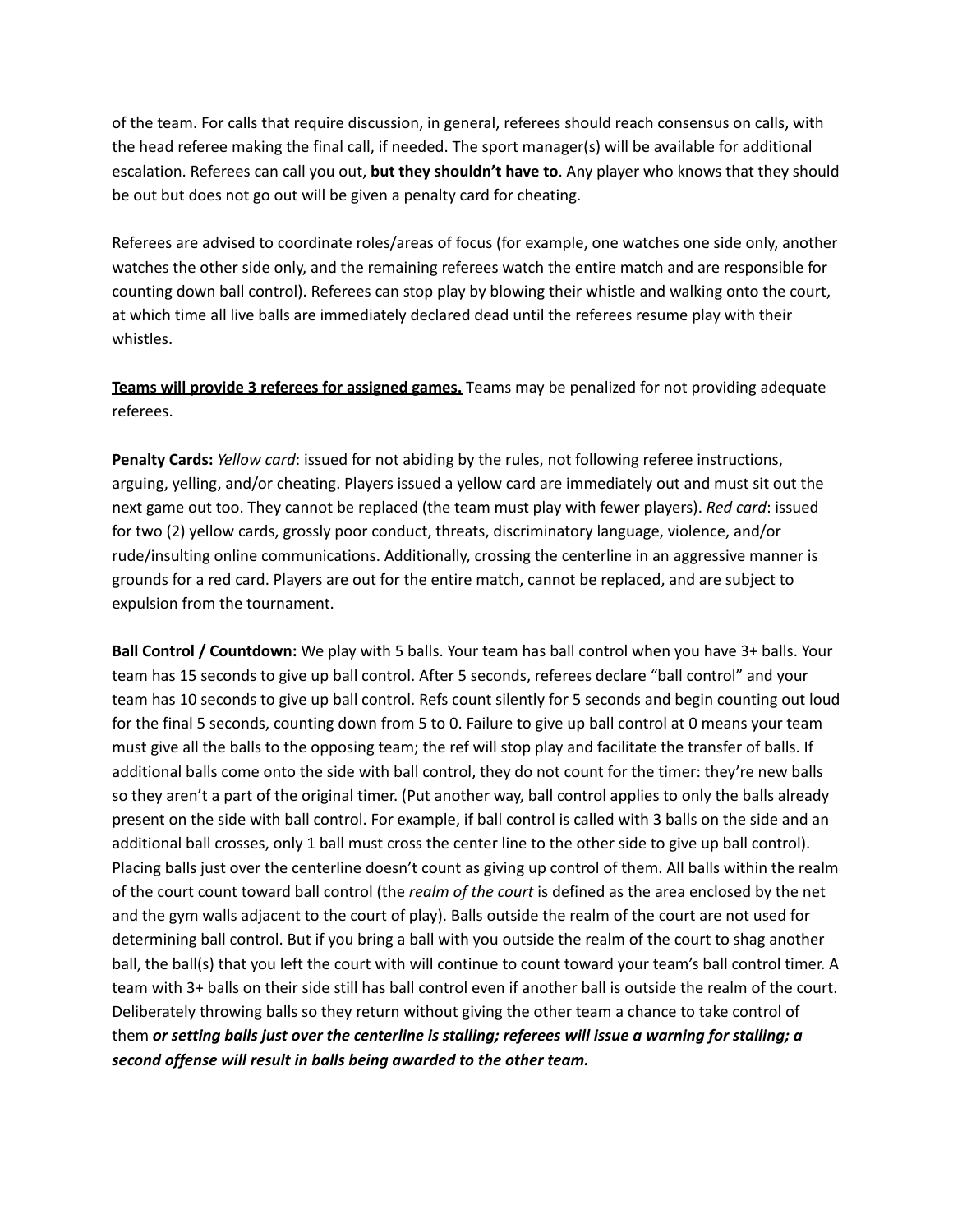**Ball Control for Singles:** When a team is down to 1 player and that player has ball control, the timer resets to 10 seconds each time the player throws until they lose ball control. If referees deem the player is deliberately stalling, they may announce "Stalling! Last countdown!" and the timer will no longer reset with each throw until the player loses ball control.

**Headshots:** If a player hits an opposing player in the head while the opposing player is at their regular standing height, the throwing player will be assessed a warning from the Head Referee on the first offense then declared "out" and removed from the remainder of the match for any further offenses. This policy is on a per-match basis. Repeat offenders may be subject to further disciplinary actions at the discretion of the Sport Managers.

**Outline:** When you're out, line up on the side of the court with the first out closest to the back of the court. Players come in on catches in the same order they arrived in the line (**players on their way to the outline cannot come in on catches,** and the line order is determined by when the player arrives at the line rather than the order in which they got out). Returning players are active upon having 1 foot in bounds, and should reenter play in the back of the court.

**Shagging**: Out players may return out-of-bounds balls ("shagging") as long as the players stay on their side of the court. The balls must be promptly returned to play. Out players may not reach into the court or over into the other team's outline area for any reason. When a ball exits the realm of the court (i.e., it's in the rafters or on another court), players from either side may shag the ball regardless of their position relative to the centerline. If you're out, do not touch balls that are in play, even if you're still exiting the court. Out players should immediately move to the back of the court and exit on the designated side. Any ball that is shagged violating these rules will be awarded to the opposing team with repeated violations resulting in a yellow card.

**Timeouts:** Each team may utilize one (1) timeout per match, thirty (30) seconds long. A timeout starts when the captain notifies a referee, who will pause play. All out players, besides captain(s), should stay out of the play area. All live balls are immediately dead when the referee begins the timeout, and all players must leave idle balls where they lie. A timeout does not stop the official match time. Timeouts cannot be called after a referee has issued the two-minute end-of-match warning or for any play beyond 20 minutes.

*Note:* No time-outs may be called with less than two (2) minutes remaining in a match.

## **Distractions:** *Players may use distraction techniques such as stomping, fake throws, noise, etc. as a means of distracting the opposing team's players, within reason. If distractions are considered aggressive or overly disruptive, the officials may issue a warning and/or a yellow card, if not stopped.*

**Conduct:** Players will treat all other players and officials with dignity and respect both on and off the court. Any verbal or physical actions by an individual or team, including, but not limited to, those based on discrimination related to race, skin pigmentation, religion, gender, sexual orientation, or national